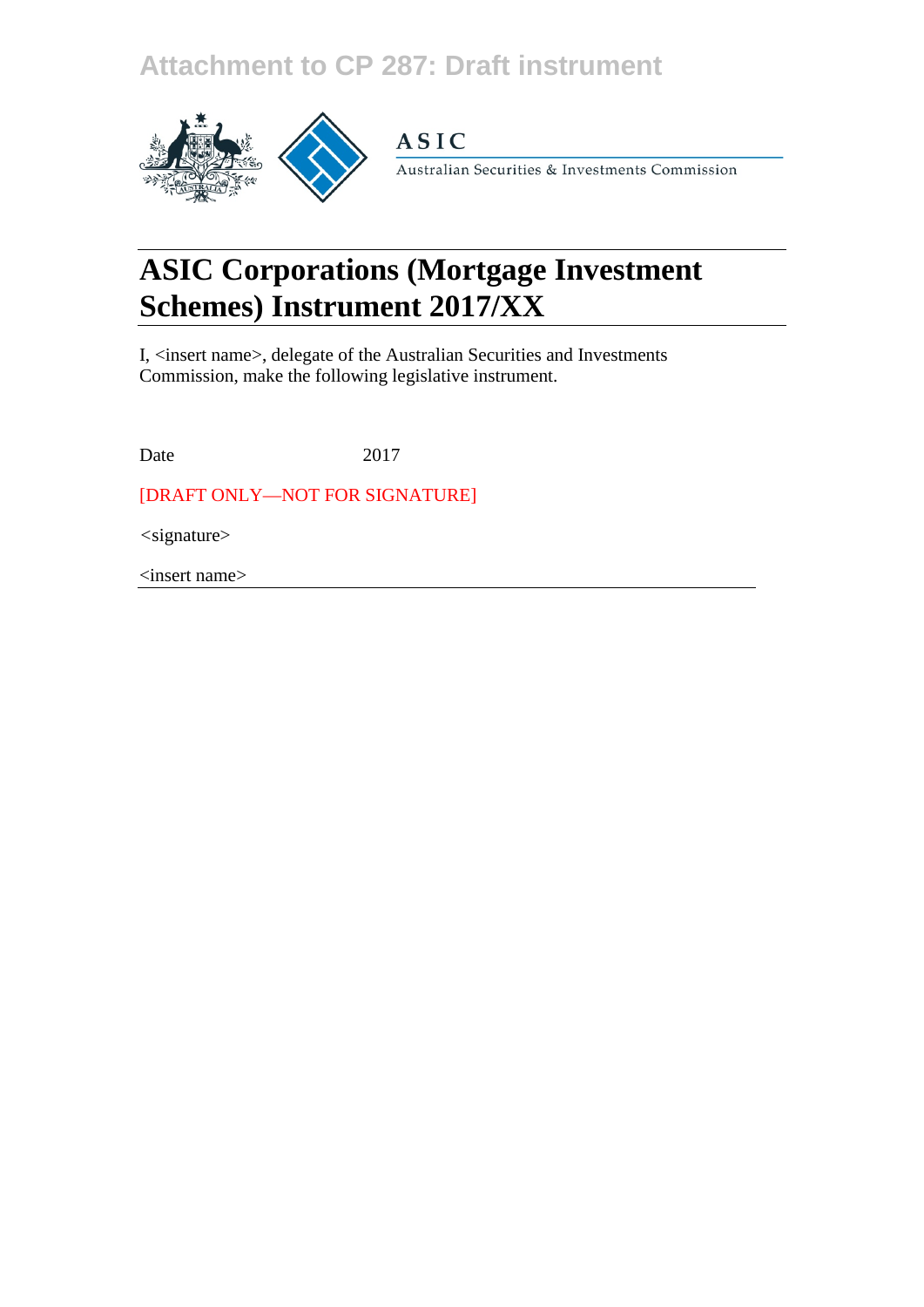## **Contents**

|   | <b>Part 1-Preliminary</b> |   |
|---|---------------------------|---|
|   |                           |   |
|   |                           |   |
|   |                           |   |
| 4 |                           |   |
|   | <b>Part 2—Exemptions</b>  | 4 |
|   |                           |   |
|   |                           |   |
|   |                           |   |
|   | <b>Part 3-Declaration</b> | 6 |
| 8 |                           |   |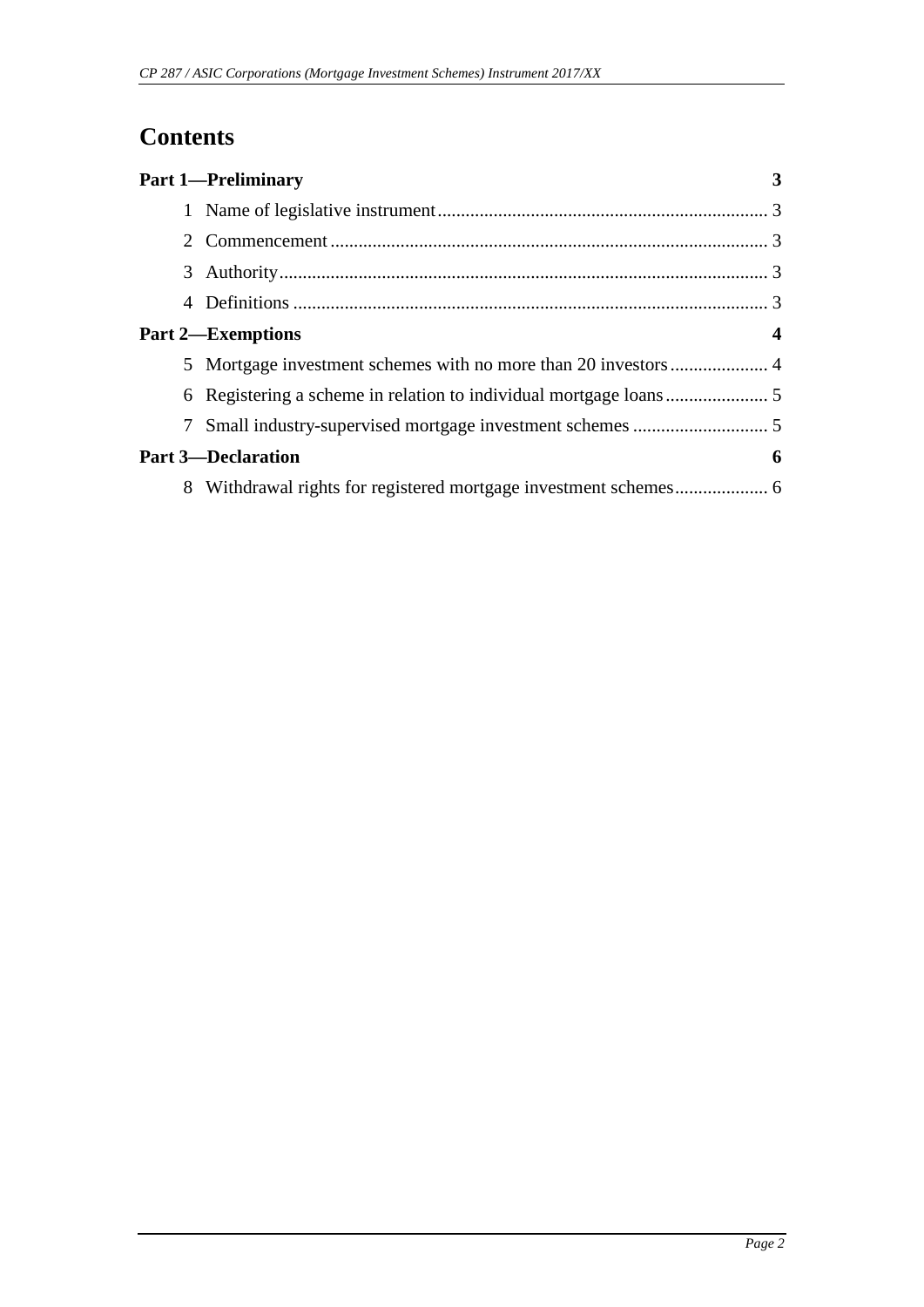### <span id="page-2-1"></span><span id="page-2-0"></span>**Part 1—Preliminary**

#### **1 Name of legislative instrument**

This instrument is the *ASIC Corporations (Mortgage Investment Schemes) Instrument 2017/XX*.

#### <span id="page-2-2"></span>**2 Commencement**

This instrument commences on the day after it is registered on the Federal Register of Legislation.

Note: The register may be accessed a[t www.legislation.gov.au.](http://www.legislation.gov.au/)

#### <span id="page-2-3"></span>**3 Authority**

This instrument is made under subsections 601QA(1), 926A(2), 992B(1) and 1020F(1) of the *Corporations Act 2001*.

#### <span id="page-2-4"></span>**4 Definitions**

In this instrument:

*Act* means the *Corporations Act 2001*.

*mortgage investment scheme* means a managed investment scheme that has, or is likely to have, at least 50% of non-cash assets invested in mortgage loans, and 100% of assets invested in mortgage loans or in an account with an Australian ADI.

*mortgage loan* means a loan secured by a mortgage over real property.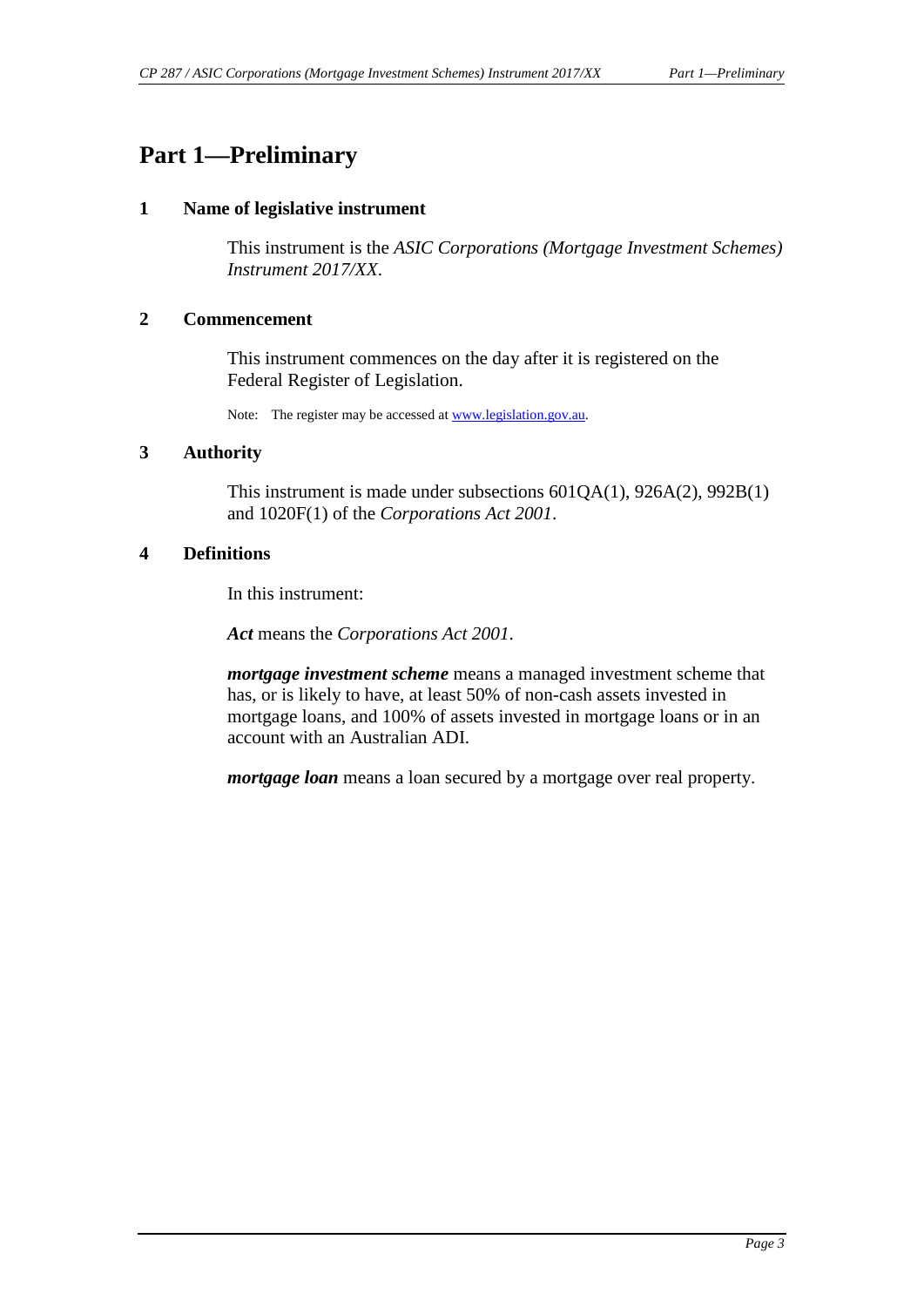### <span id="page-3-1"></span><span id="page-3-0"></span>**Part 2—Exemptions**

#### **5 Mortgage investment schemes with no more than 20 investors**

#### *Registration relief*

(1) An operator of a mortgage investment scheme does not have to comply with subsection 601ED(5) of the Act in relation to the operation of the scheme.

#### *Licensing relief*

- (2) An operator of a mortgage investment scheme does not have to comply with the requirement in subsection 911A(1) of the Act to hold an Australian financial services licence covering the provision of financial services in relation to interests in the scheme.
- (3) A person (other than a person to whom subsection (2) applies) does not have to comply with the requirement in subsection 911A(1) of the Act to hold an Australian financial services licence covering the provision of financial services in relation to interests in a mortgage investment scheme in relation to which paragraphs  $(7)(a)$  to  $7(c)$  appear to be satisfied except where the person is aware, or ought reasonably to be aware, that those paragraphs are not satisfied in relation to the scheme.

#### *Hawking relief*

- (4) An operator of a mortgage investment scheme does not have to comply with section 992AA of the Act in relation to an offer of an interest in the scheme to a person in the course of, or because of:
	- (a) an unsolicited meeting with the person; or
	- (b) an unsolicited telephone call to the person.

#### *Financial product disclosure relief*

- (5) An operator of a mortgage investment scheme does not have to comply with Part 7.9 of the Act in relation to any of the following:
	- (a) a recommendation to acquire an interest in the scheme;
	- (b) an offer to issue or sell an interest in the scheme;
	- (c) the issue or sale of an interest in the scheme.
- (6) A person (other than a person to whom subsection (5) applies) does not have to comply with Part 7.9 of the Act in relation to either of the following: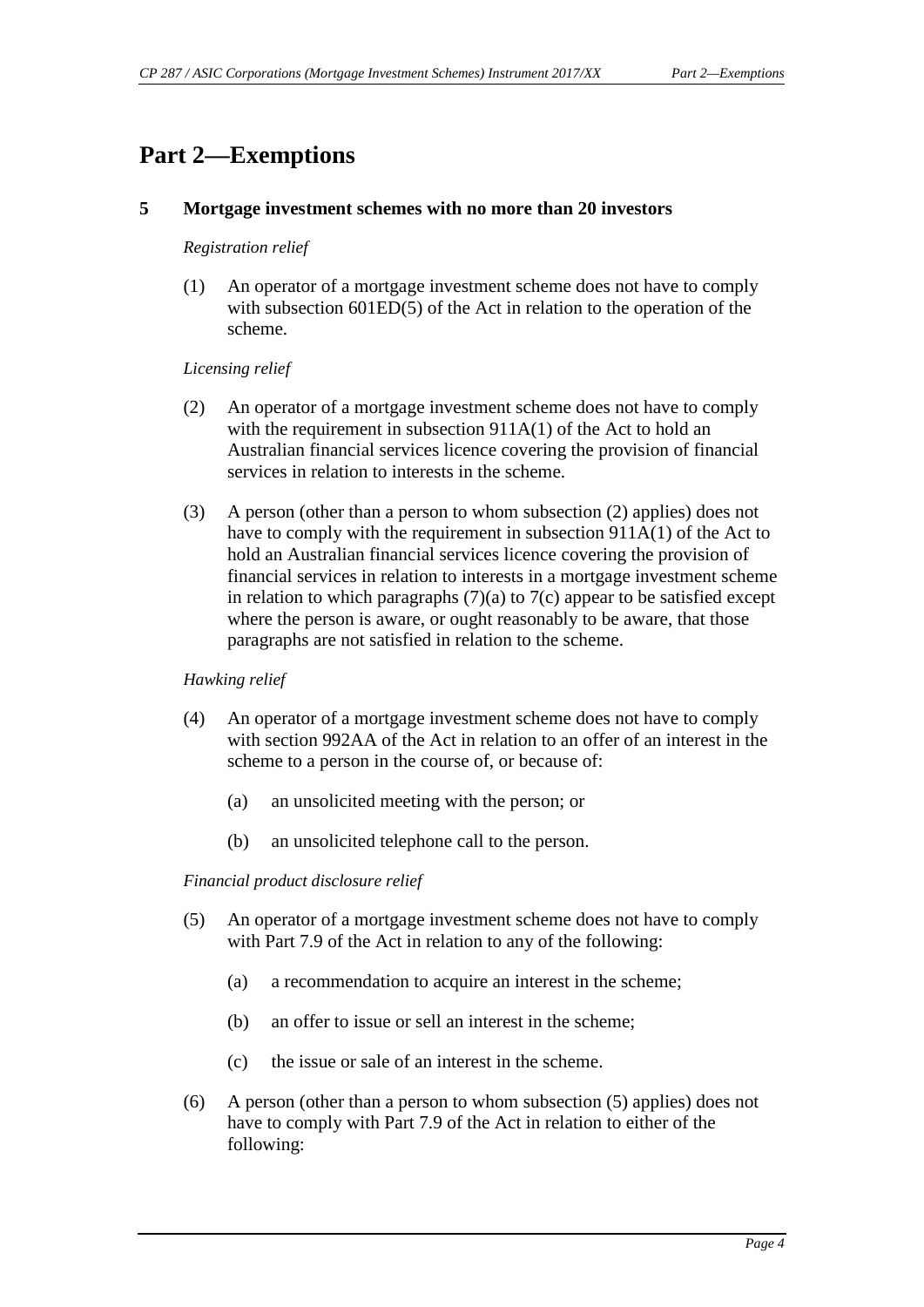- (a) a recommendation to acquire an interest in a mortgage investment scheme;
- (b) an offer to arrange the issue of an interest in a mortgage investment scheme,

in relation to which paragraphs  $(7)(a)$  to  $(7)(c)$  appear to be satisfied except where the person is aware, or ought reasonably to be aware, that those paragraphs are not satisfied in relation to the scheme.

*Where exemptions apply*

- (7) The exemptions in subsections (1), (2), (4), and (5) are only available where all of the following are satisfied:
	- (a) the scheme, together with any other managed investment scheme operated by the operator or by an associate of the operator that has assets invested in mortgage loans, has no more than 20 members; and
	- (b) the operator, and any associate of the operator, does not operate a mortgage investment scheme registered under section 601EB of the Act; and
	- (c) except for the scheme, or any managed investment scheme that forms part of the scheme, the operator is not in the business of promoting managed investment schemes.

#### <span id="page-4-0"></span>**6 Registering a scheme in relation to individual mortgage loans**

#### *Registration relief*

An operator of a mortgage investment scheme registered under section 601EB of the Act does not have to comply with subsection 601ED(5) of the Act to the extent that it would require the operator to register a scheme in relation to each mortgage loan in relation to which the scheme operates.

Note: See also the declaration relating to withdrawal rights in section 8 of this instrument.

#### <span id="page-4-1"></span>**7 Small industry-supervised mortgage investment schemes**

#### *Transitional continuation of relief given by ASIC Class Order [CO 02/238]*

- (1) The exemption specified in section 4 of ASIC Class Order [CO 02/238] as in force immediately before its repeal, continues to apply by force of this subsection, in the circumstances and on the conditions specified in relation to the exemption.
- (2) Subsection (1) has effect for a period of 1 year commencing on the day this instrument commences.